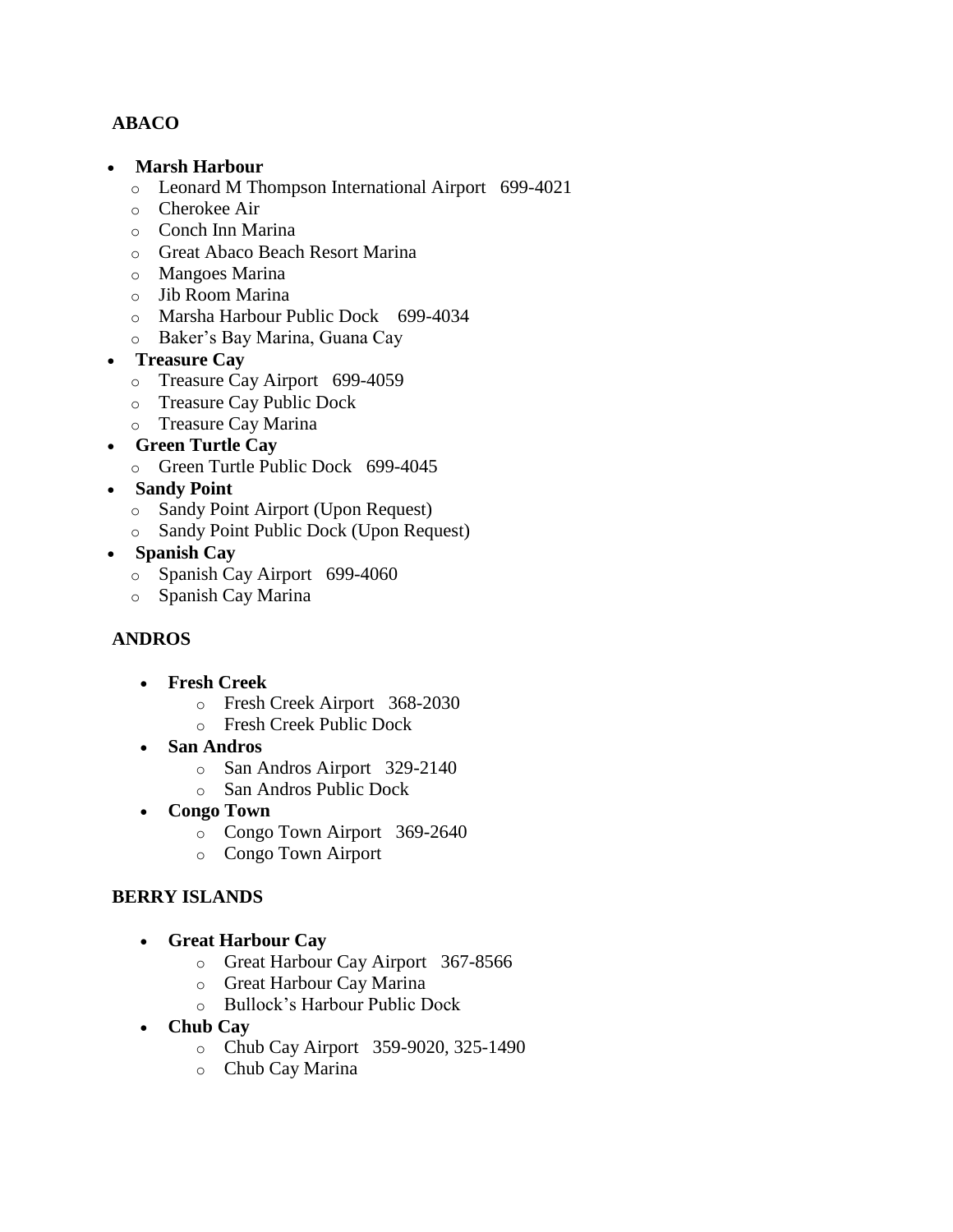#### **BIMINI**

- South Bimini Airport 347-3100
- Bimini Sands Marina 347-3101
- Big Game Marina
- Blue Waters Marina
- Brown Marina
- Resort World Marina
- Sea Crest Marina
- Weech Marina
- Resort World Sea Plane
- Bimini Public Dock
- **Cat Cay** 
	- o Cat Cay Marina
- **Ocean Cay**
	- o Ocean Cay Airport (under construction)
	- o Ocean Cay Marina (under construction)

## **CAT ISLAND**

- o New Bight Airport 342-2016
- o Smith's Bay Airport 342-2149, 342-2223
- o Smith's Bay Public Dock (Upon Request)
- o Bennett's Harbour Public Dock (Upon Request)
- o Arthur's Town Public Dock (Upon Request)

## **ELEUTHERA**

- **Harbour Island** 
	- o Harbour Island Public Dock 699-6122, 699-6147
	- o Harbour Island Marina
	- o Romora Bay Marina
	- o Valentines Marina
- **Spanish Wells**
	- o Spanish Wells Public Dock 699-6128, 669-6129
	- o Spanish Wells Yacht Haven Marina

#### **North Eleuthera**

- o North Eleuthera Airport 699-6121, 699-6117
- o White Crown Aviation
- **Governor's Harbour**
	- o Governor's Harbour International Airport
	- o Governor's Harbour Public Dock 699-6104
	- o French Leave
- **Rock Sound**
	- o Rock Sound Airport 699-6126, 699-6112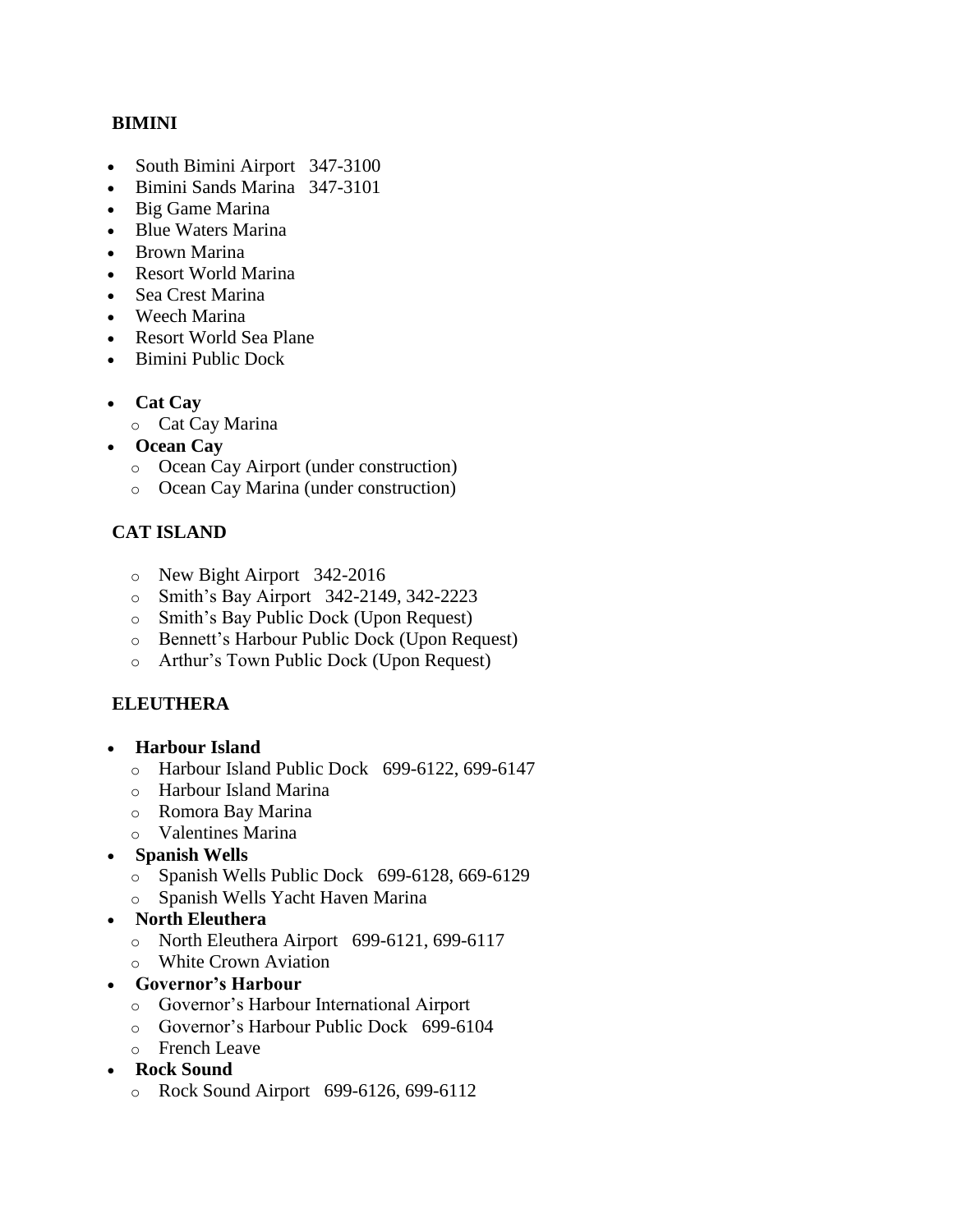- o Princess Cay (Cruise Ship)
- o Half Moon Cay (Cruise Ship)
- o Cape Eleuthera (Restricted)

# **EXUMA**

- Exuma International Airport 345-0071
- Exuma Public Dock 336-2072
- Emerald Bay Marina
- Exuma Yacht Club Marina
- Black Point (Upon Request)
	- o Black Point Airport
	- o Black Point Public Dock
- Staniel Cay Airport (Upon Request)
- Staniel Cay Dock (Upon Request)

## **GRAND BAHAMA**

- **Freeport** 
	- o Grand Bahama International Airport 602-9546
	- o Freeport Harbour 602-9491
	- o Bradford Marine
	- o Xanadu Marina
	- o Running Mon Marina
	- o Ocean Reef Marina
	- o Port Lucaya Marina
	- o Lucayan Marina Village
	- o Lucayan Yacht Club
	- o Grand Bahama Yacht Club
	- o Freeport Container Port 602-9503
- **East End**
	- o South Riding Point
- **West End**
	- o Blue Marlin Cove Marina
	- o Old Bahama Bay Marina 602-
	- o West End Airport (Restricted)

## Walker's Cay Airport (Upon Request)

- o Walker's Cay Marina (Closed)
- o Grand Cay Public Dock 357-6656 (cell), 353-1365 (office)

# **INAGUA**

- Inagua Airport 339-1254
- Inagua Public Dock 339-1605